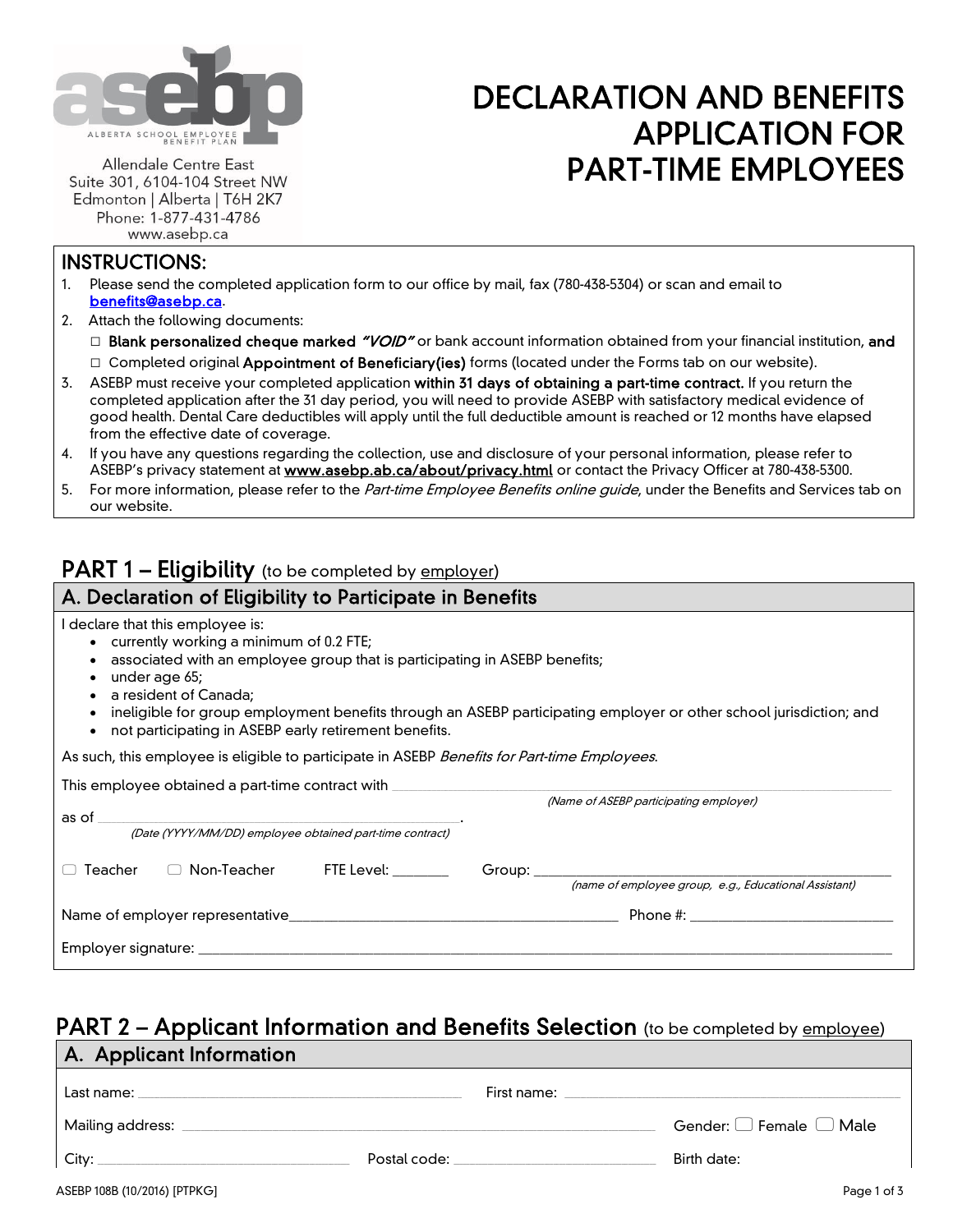|    | Work phone $\#$ :                                                                                                       |             |           |     |  |
|----|-------------------------------------------------------------------------------------------------------------------------|-------------|-----------|-----|--|
|    | Email address:                                                                                                          | <b>YYYY</b> | <b>MM</b> | DD. |  |
|    | <b>B. Declaration of Other Benefits Coverage</b>                                                                        |             |           |     |  |
|    | Are you enrolled in provincial health care coverage (e.g. the Alberta Health Care Insurance Plan)? $\Box$ Yes $\Box$ No |             |           |     |  |
| 2. | Do you have other group employment benefits coverage? $\Box$ Yes<br>UNo                                                 |             |           |     |  |
|    | If yes, are these other benefits with a school jurisdiction? $\Box$ Yes<br>No                                           |             |           |     |  |

### C. Benefits Selection

You must participate in the benefits as listed within each package. Dental Care coverage is optional and can be added for an additional premium. Please refer to the premium sheet for package rates. Clic[k here](https://www.asebp.ab.ca/resources/pdf/PTE_premium_rate_sheet.pdf) to access the premium rate sheet. If you wish to add Dental Care to your selected package, please check the Add Dental Care (Plan 2) box. If you choose to participate in Dental Care at a later date, you and your dependants will be considered late applicants and will be subject to deductibles for the first 12 months.

#### Please select your package below:

| Package 1                                                                                                                                                         | Package 3                                                                                                                                                                   |
|-------------------------------------------------------------------------------------------------------------------------------------------------------------------|-----------------------------------------------------------------------------------------------------------------------------------------------------------------------------|
| Life Insurance (Plan 2) \$25,000                                                                                                                                  | Life Insurance (Plan 2) \$50,000                                                                                                                                            |
| AD&D (Plan 2)                                                                                                                                                     | AD&D <i>(Plan 2)</i>                                                                                                                                                        |
| \$25,000                                                                                                                                                          | \$50,000                                                                                                                                                                    |
| Extended Health Care (Plan 2) Single                                                                                                                              | Extended Health Care (Plan 2) Single                                                                                                                                        |
| Add: $\Box$ Dental Care (Plan 2) Single                                                                                                                           | Add: $\Box$ Dental Care (Plan 2) Single                                                                                                                                     |
| Package 2<br>Life Insurance <i>(Plan 2)</i> \$25,000<br>AD&D (Plan 2) \$25,000<br>Extended Health Care (Plan 2) Family<br>Add: $\Box$ Dental Care (Plan 2) Family | Package 4<br>Life Insurance <i>(Plan 2)</i> \$50,000<br>AD&D <i>(Plan 2)</i><br>\$50,000<br>Extended Health Care (Plan 2) Family<br>Add: $\Box$ Dental Care (Plan 2) Family |